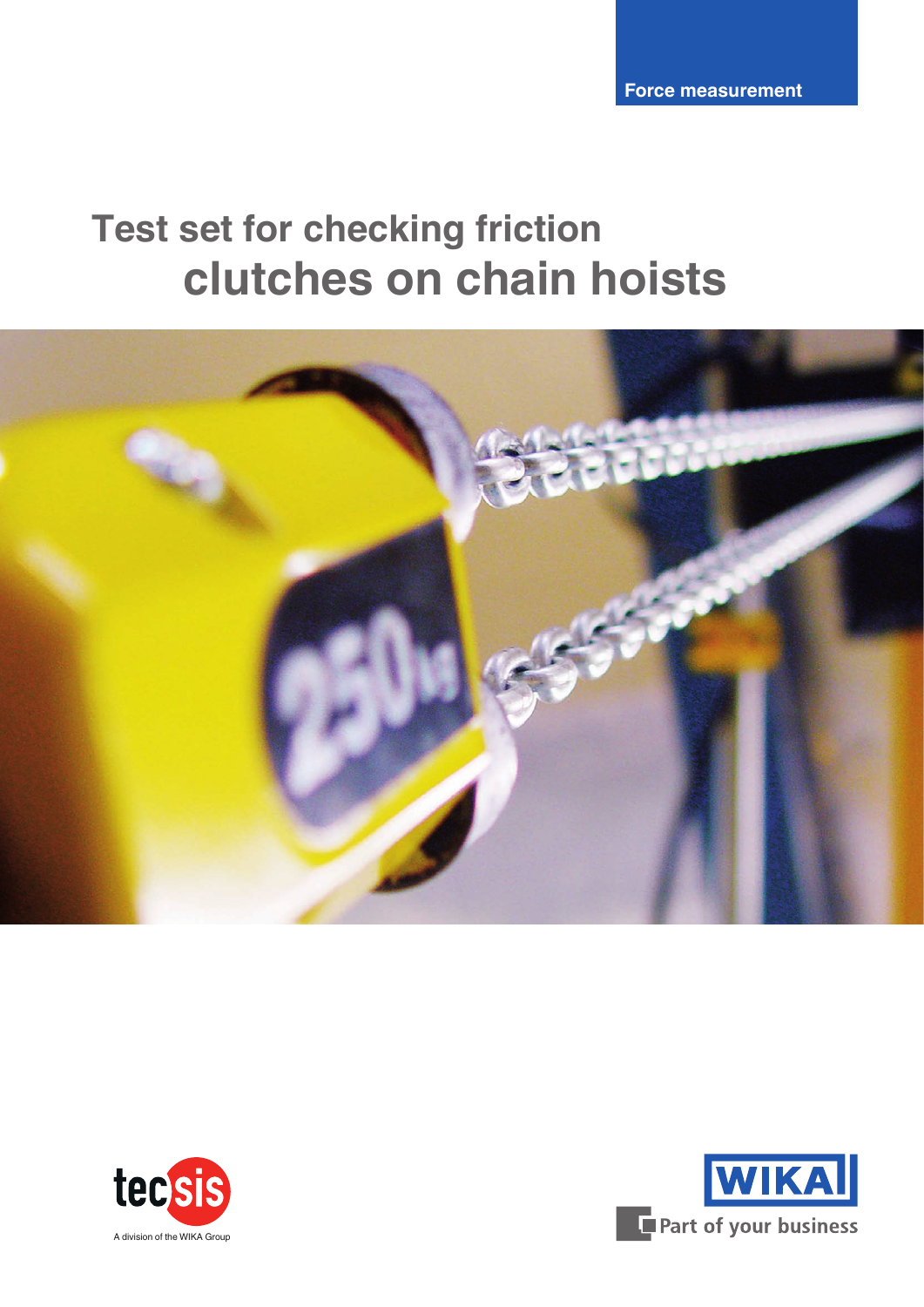## **Checking of friction clutches on chain hoists**

**For the efficient interaction of all components in modern industrial production, reliability and safety in the application play an important role. Speed and precision must not be at the expense of safety.**

**The focus is on the protection of personnel and the functional safety of plants and machinery, as well as the reduction of costs through minimal downtime and low outlay for maintenance and repair.**



### **Easy to use and minimal effort**

The stable design and easy handling make the FRKPS a valuable test equipment for service technicians for maintenance and repair.

Cumbersome handling with heavy test weights is a thing of the past thanks to the reliability and high accuracy of the chain hoist test set.

The FRKPS has a wide measuring range with, at the same time, minimum measurement uncertainty and a low total weight of 7 kg.

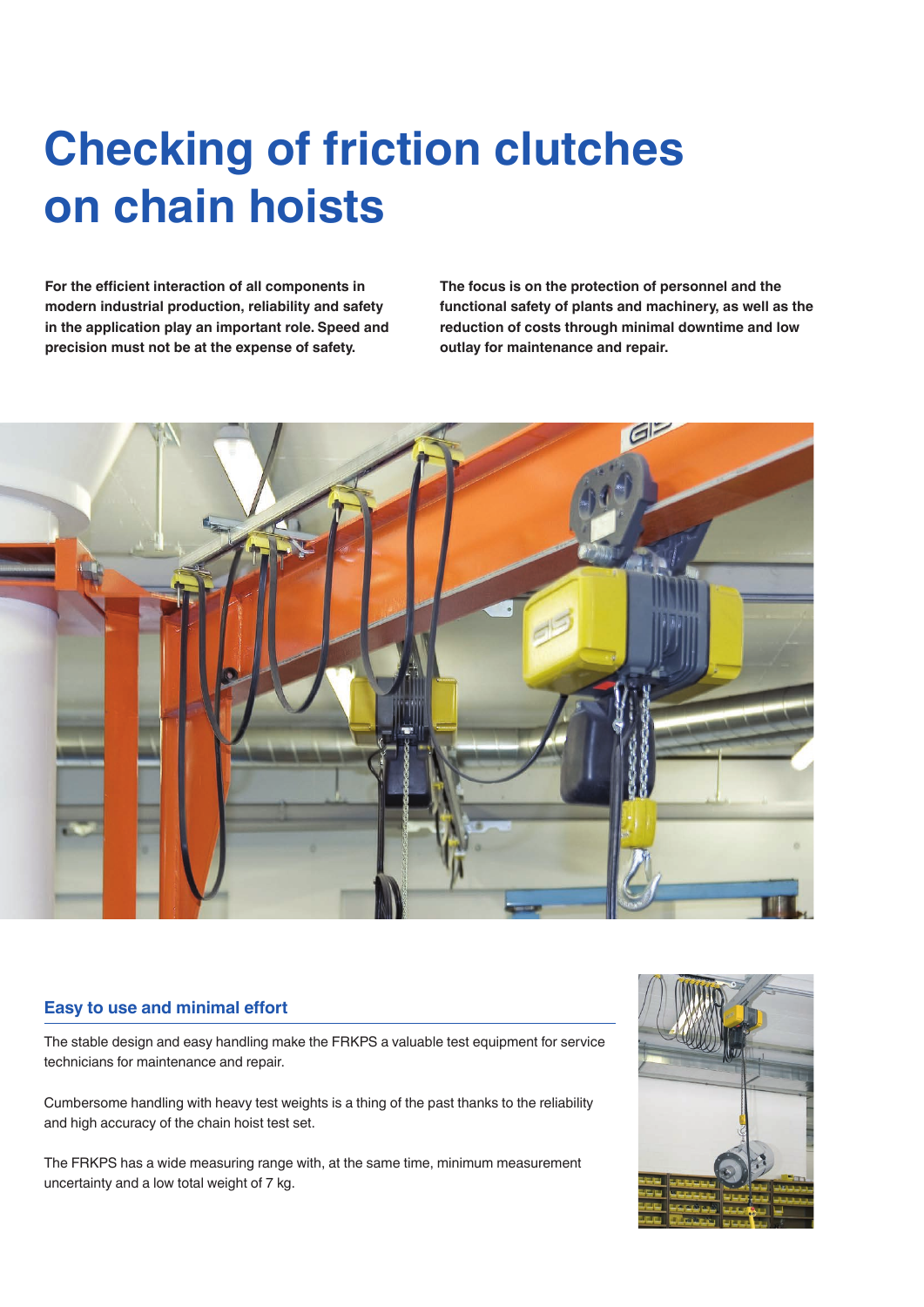## **Proven in practice**

To ensure the greatest possible insensitivity of the force transducer against parasitic forces and torques, the FRKPS features a shear beam force transducer.





The battery-operated handheld indicator evaluates the signals supplied by the force transducer via a cable. Helpful functions include a maximum value memory and an auto-off function on the indicator. Optionally, a total of 99

different data sets can be stored in the indicator.

The force transducer and the hand-held indicator are calibrated together as a measuring chain. The repeat calibration, recommended at every 12 months, is carried out quickly and reliably in our own calibration laboratory.

The extensive accessories allow adaption to various chain sizes.

#### **Scope of delivery:**

- Force transducer
- Hand-held indicator
- Centring sleeves
- Chain adapter
- Charger and signal cable

The set is delivered in a sturdy aluminium case.